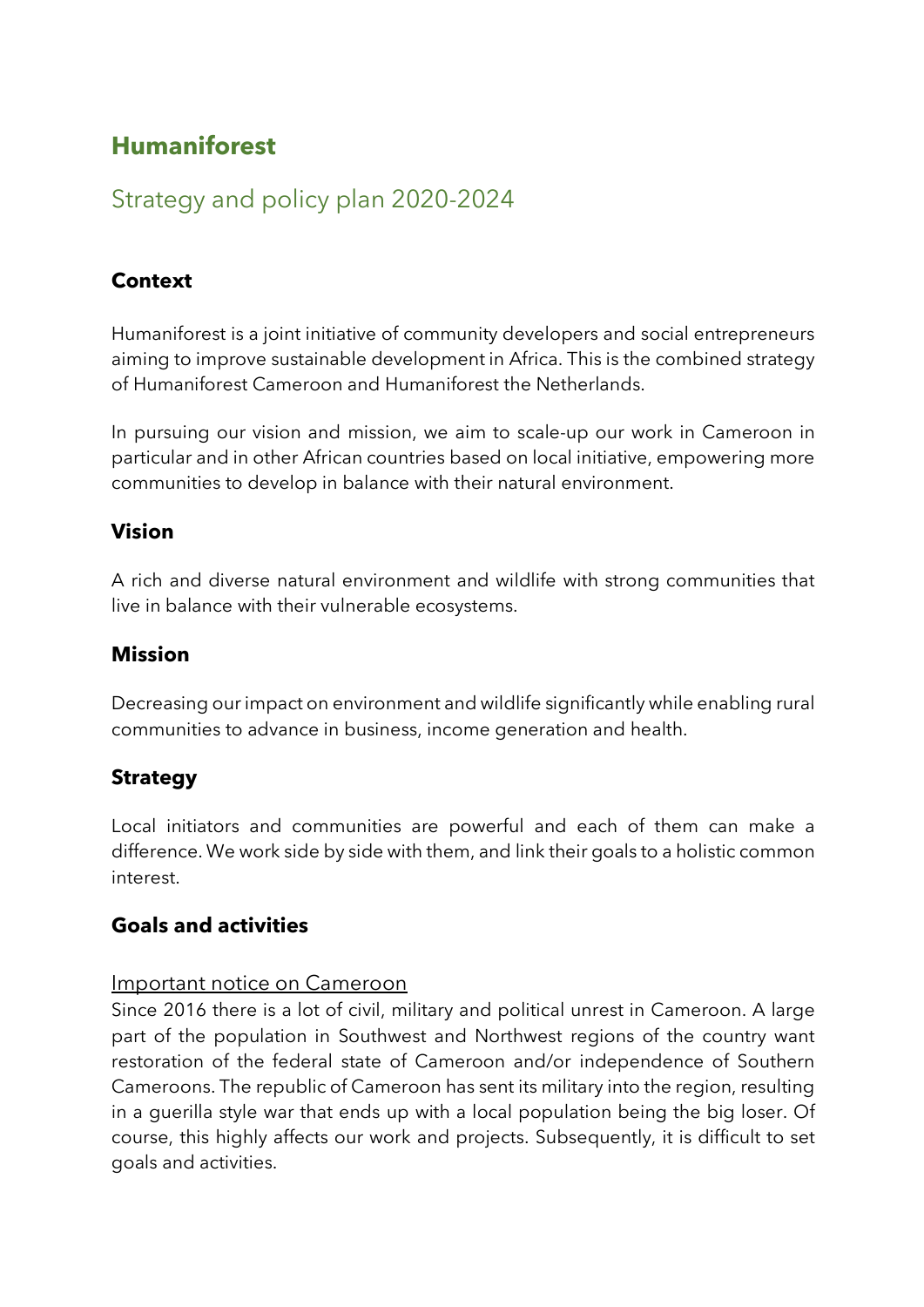# Short term 2020

#### *Holistic community projects*

Our projects in 10 communities in Southwest and Northwest region are since 2018 on hold. Our partner LiveBuild has provided some goods and medicines to the internally displaced people in these communities. At the moment we are not sure what the status is of our projects. There is a high probability that parts of the tree nurseries, water systems and other equipment are demolished. Even more important: the organizational foundation and human capital we have been building up in recent years have been hit hard. Our project managers try to stay in touch with the local communities as often as possible. Network is low, and people do not always stay in the communities due to the tense and unsafe situation. At the moment we cannot set any goals, but to monitor the situation closely.

#### *Community water projects*

Still under the short term we also hope to facilitate the construction, rehabilitation and management of small community water systems within the safe environs in Southwest Region of Cameroon (Fako and Meme divisions).

Our goal is to support at least three communities in 2020 and 2021.

#### *Social enterprises*

In the short term we try to support some entrepreneurial initiatives that contribute both to sustainable land use and income generation in harsh times. If possible these businesses become either demonstration farms or vocational training centres for youth in the region.

With local farmers, we aim to set up sustainable farming activities:

- Organic cocoa production
- Organic coffee production
- Bee farming
- Organic pig farming
- Cane rat domestication
- Snail farming
- Mushroom farming
- Harvesting, processing, packaging and marketing of organic Mount Cameroon Mint Tea
- Integrated organic fish farming

Our goal is to support at least 6 social agribusinesses in 2020 and 2021.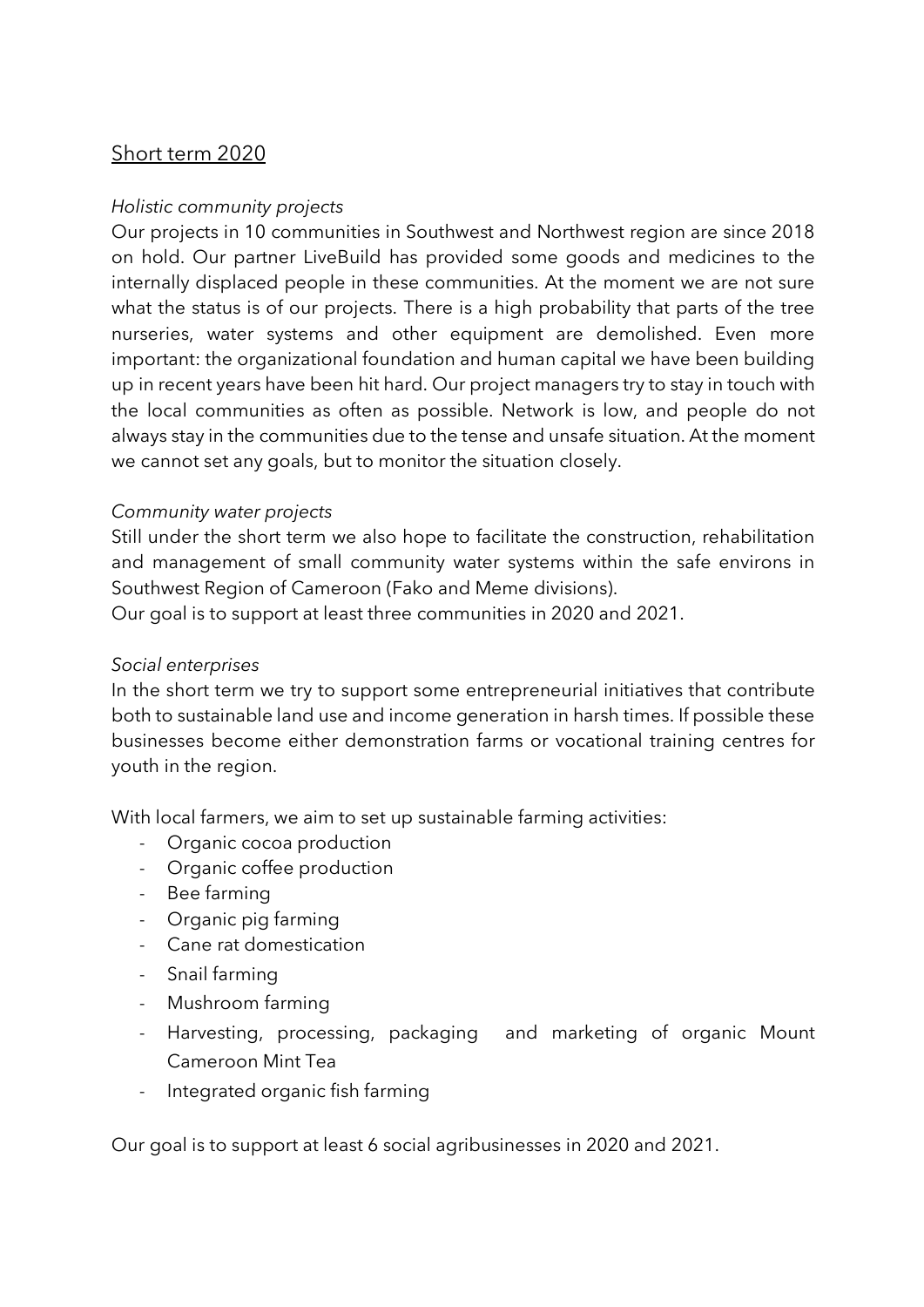Moreover, we aim to conduct 2 training sessions yearly in relation to sustainable farming techniques (the possibility depends on the crisis).

#### Long term

As soon as the crisis is resolved - at this point we don't know when – we step up our activities again. First we will start assessing the communities and projects we put on hold:

- What is the situation in the community?
- Who are still there? Who are returning?
- How are the houses, farms, amenities?
- How are the project sites (water system, protection area, tree nursery, etc.)?

Then with the communities we set up a plan, how to move forward from there. How to implement a sustainable growth strategy with the communities.

Because of high insecurities, we will update our policy plan with more specific activities and goals as soon as the crisis seems to get to an end.

# **Finance**

#### Income

#### *Fund raising strategy*

At the moment we have a small network of funding partners in the Netherlands that are willing to support our projects. We collaborate with LiveBuild Foundation to keep this network strong, to provide funding partners with adequate images and results and to enlarge our network of potential funding partners.

In the long term we aim to raise larger funds (international) in order to scale up our work in Cameroon, and perhaps outside of Cameroon. However, due to the crisis, this is on hold.

#### *Private donations strategy*

We aim to raise funds from private people. These funds can support us to set up a revolving fund around social enterprises. We first aim at people in our network, from there on we try to expand our network. For example by providing small gifts from products from social enterprises in Cameron (tea, mint, coffee, etc.). Or by organizing network events.

#### Expenditure

*Projects in 2020 and 2021*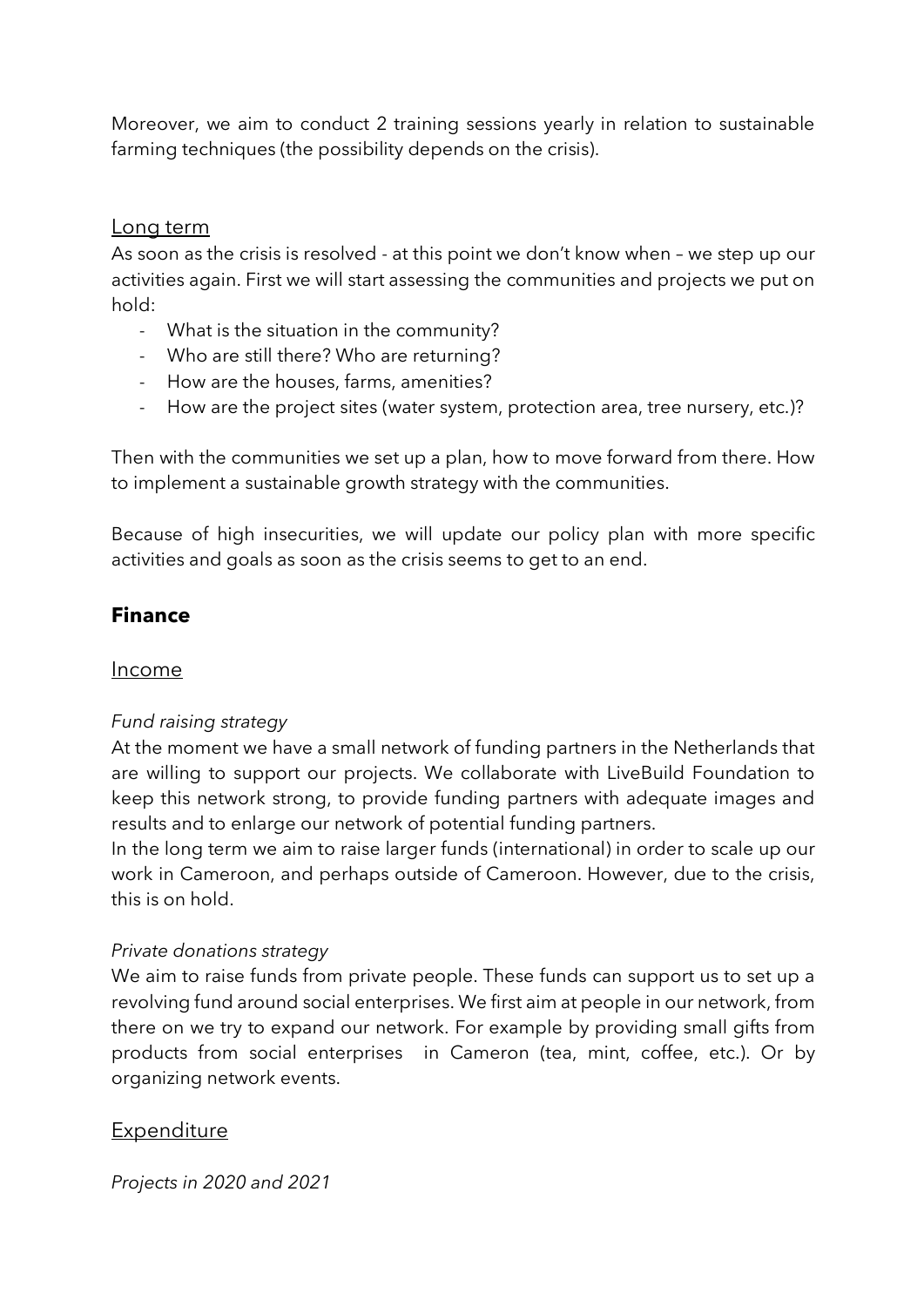To support the small community water projects we aim to raise a combined total of € 45.000,- in 2020 and 2021.

To support the initiation of small scale sustainable agribusinesses we aim to make available  $\epsilon$  25.000,- in 2020 and  $\epsilon$  35.000,- in 2021. This amount includes training, project management and monitoring.

#### *Reservations*

As our current projects are on hold we are reserving the funds available for these projects in our savings account. These add up to  $\epsilon$  40.000,- in the Netherlands and € 30.000,- in Cameroon.

#### *Fund raising*

To maintain local fund raising we have limited expenses, mainly travel expenses to go to funding partners. We do not foresee any consultancy costs or other expenses.

However, when we start with international fund raising these expenses will grow: flights, hotels, etc. Before we initiate such a campaign, we will draft a business case and decide on our maximum investment and effort.

#### *Board Expenses*

The board members in Cameroon and the Netherlands do not receive any compensation for their work and contribution to the foundation. If they make specific expenses related to their function as board member of Humaniforest these expenses are compensated for. These might include travel expenses, accommodation, meeting costs, etc. These expenses are accounted for in our annual report.

# **Communications**

# Target groups and goals

Our target groups and respective communication goals are:

- Communities and initiators in Cameroon and other African countries: practical information and inspiration.
- NGO's and implementing organisations in Cameroon and other African countries: inspiration and motivation.
- Funding partners, like individual donors, other foundations, companies, institutional donors: accountability and inspiration.
- The general public interested in a balanced and sustainable future: inspiration.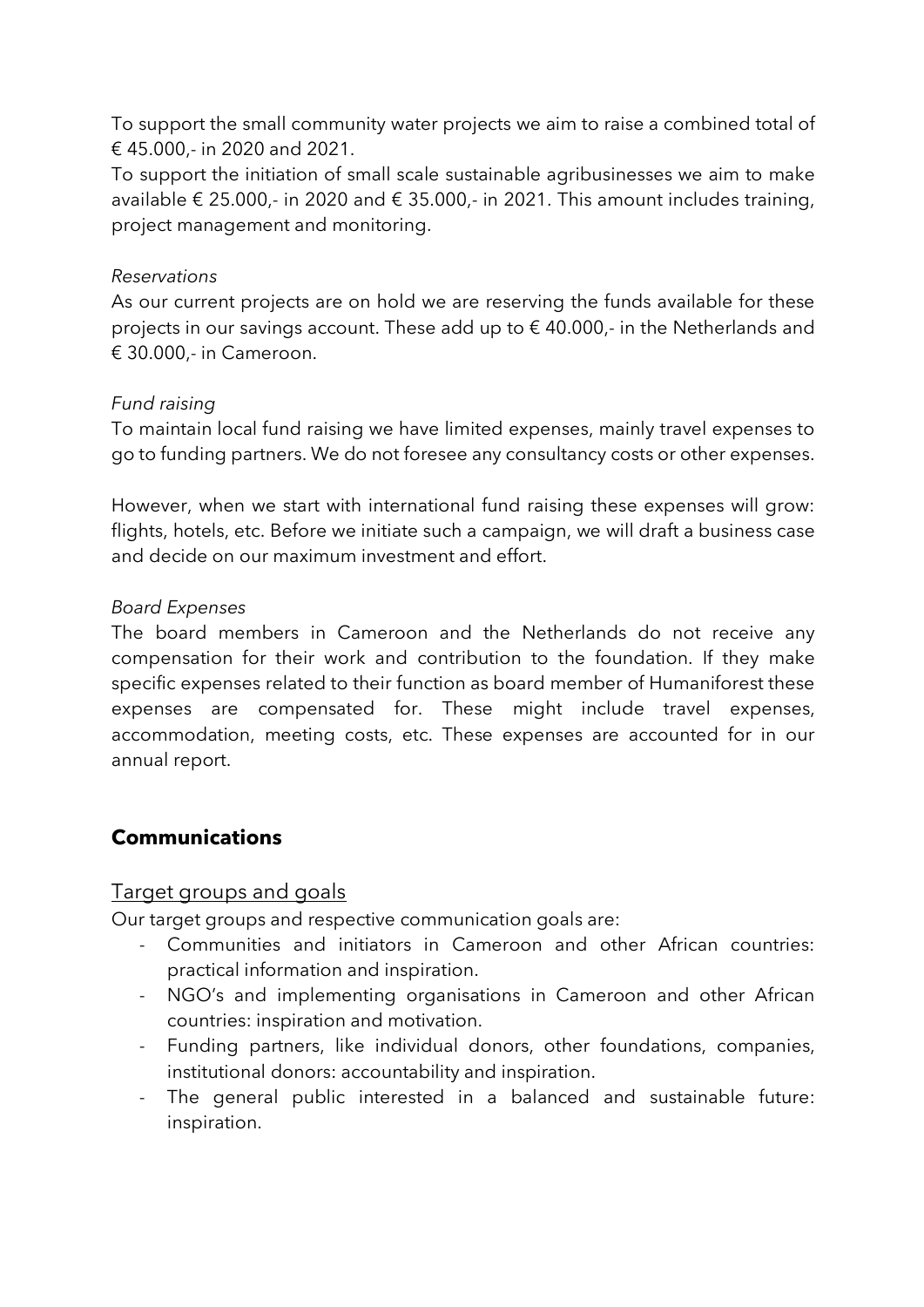# Channels

#### *Website*

Through our website www.humaniforest.org we inform visitors of our running projects.

- On our website we host a blog with our experiences and lessons learnt, mainly directed to other NGO's and implementing partners.
- A specific category on our blog is news, with up to date information about our projects.

#### *Linkedin and Facebook*

LinkedIn and Facebook are used to inform a wider public of our blog posts and news about our projects.

# **Organisation**

# Humaniforest International

In the future we aim to establish an association of several Humaniforest foundation in different countries. A strong international network to learn from each other and make more impact collectively.

#### Humaniforest Cameroon

Board Jaba Wose - secretary Eyole Lambe - chairperson Jabea Lambe – Treasurer Eposi Mwambo - Adviser

Postal address P.O. Box 330 Buea, Southwest Region Cameroon

# ADD LEGAL STATUS / NUMBER OF THE ASSOCIATION

# Humaniforest the Netherlands

Board Tim van Groenewoud – treasurer and secretary Koen van Bremen – chairperson